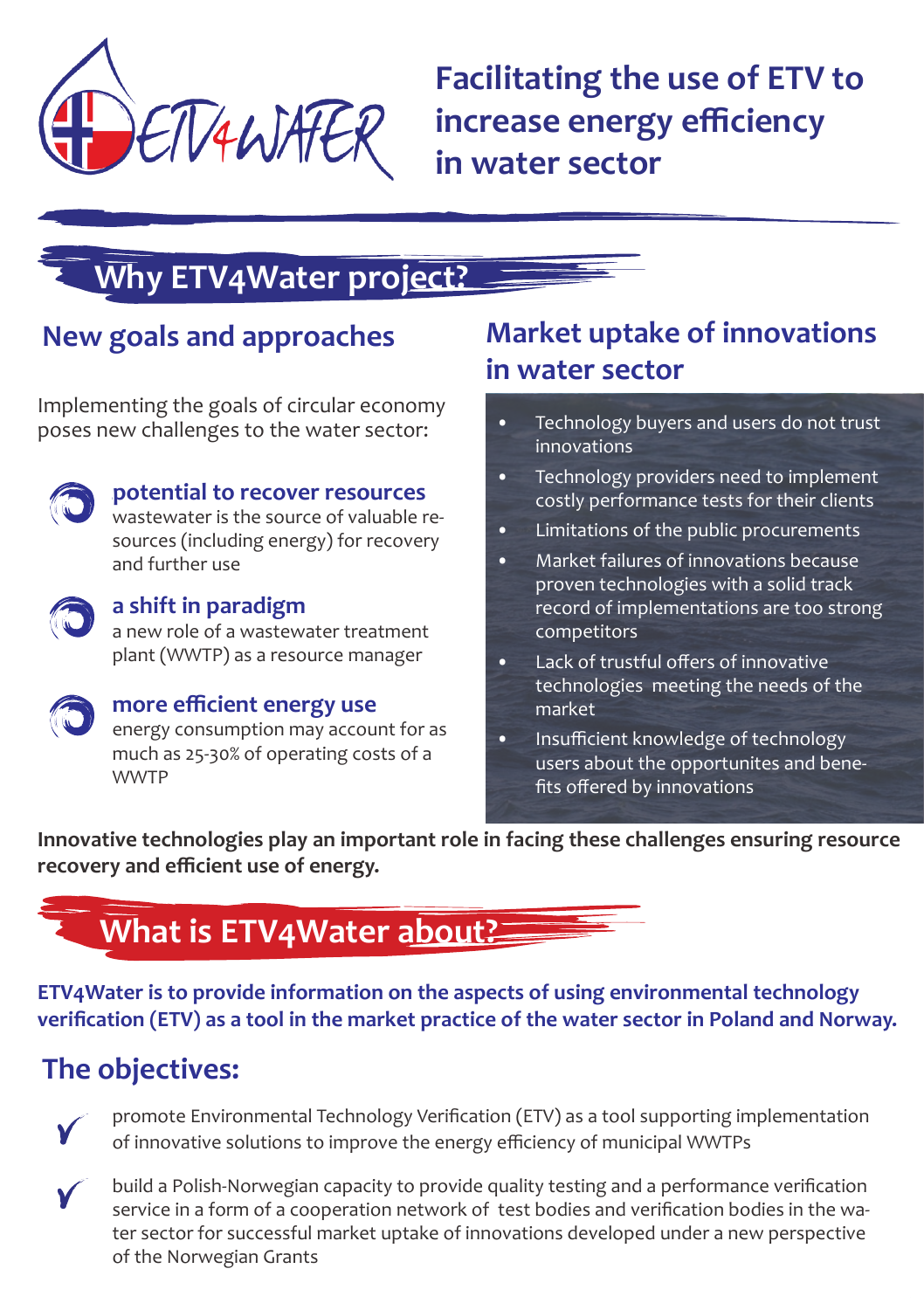# **What is ETV?**

Environmental Technology Verification (ETV) is a standardized process providing a credible and impartial verification on the performance of innovative environmental technologies and the benefits from their application as declared by the technology provider. Transparent, robust verification procedures and high quality test data ensure the credibility of ETV, while the competence of the verification bodies ensures impartiality.

### **ETV outputs:**



#### **a verification report**

that includes verification results including the verified performance, test conditions, constraints and limitations under which they are met



#### **a verification statement**  which is a summary of the verification report presenting the verified performance of the technology and the conditions

under which it is met

# **ETV provides great benefits to innovation leaders:**

**technology providers:** ETV helps overcome barriers and avoid potential market failures related to initial market entry of a new technology by providing robust, factual information on its performance that is relevant to the users

**technology purchasers:** ETV provides reliable and comprehensive data on the performance and key environmental aspects of a technology and the benefits of its implementation allowing to make informative choices of solutions that fit best purchaser's needs

### **ETV in the European Union**

In the European Union, ETV has been implemented on a pilot in 2011 with the participation of Poland in 3 technological areas: water treatment and monitoring; materials, waste and resources; energy technologies. The program is coordinated by the European Commission. Verifications are carried out by accredited verification bodies based on the quality assurance procedures and plan outlined in the European Union common General Verification Protocol (GVP). The Statements of Verification are registered and published by the European Commission on a dedicated website.



#### More on EU ETV: **www.ec.europa.eu/environment/ecoap/etv\_en**

# **Why ETV can be trusted?**

# **The impartiality, credibility, quality of ETV are ensured by:**

**Competence of verification bodies**

**Reliable test data and factual approach**

**Clear, robust and efficient verification procedures**

confirmed by accreditation for compliance with the ISO 17020 Conformity assessment – *Requirements for the operation of various types of bodies performing inspection.* 

generated in processes that meet the ISO 17025 *General requirements for the competence of testing and calibration laboratories* are the basis for performance verification.

specified in General Verification Protocol of EU and in in technical standard ISO 14034 *Environmental Management: Environmental Technology Verification.*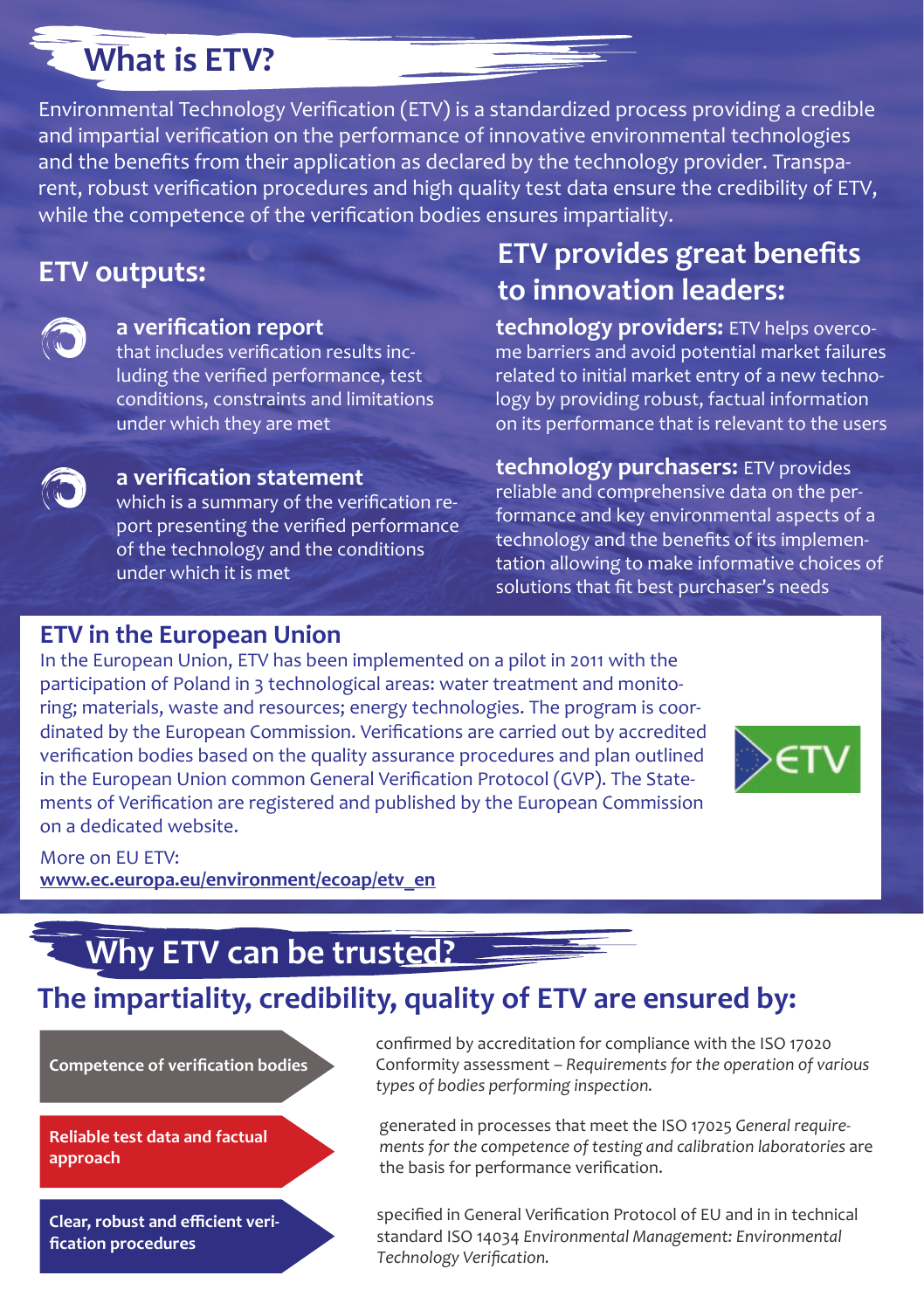# **What provides the ETV4Water project?**

# **Analysis of potential and possibilities**

The ETV4Water report "Pathways for *recovery and energy savings at wastewater treatment plants"* indicates to operators and plant designers:

what are the possibilities of implementing appropriate technological improvements, in particular in primary, secondary and tertiary treatment processes to increase energy efficiency of the treatment plant

which process parameters and technical solutions influence energy efficiency of a plant

how to set up a strategy of a wastewater treatment plant to improve its performance in terms of energy use and resource recovery taking into account the possibilities offered by innovative technologies

# **Awarness rising about ETV and the benefits of verification**

#### **technology providers:**

- ETV facilitates market entrance of a new water technology confirming its innovative features that cannot be proven by certification
- ETV is a tool for building a competitive advantage
- ETV serves to distinguish technology among competitors

### **technology purchasers:**

- ETV provides evidence proof on the performance of the technology for procurements in public sector
- ETV is a tool to minimize technological and investment risks associated with the implementation of an innovative technology
- ETV is a comprehensive source of information enabling comparison of technologies according to user's needs

### **ETV4Water provides a platform for Polish-Norwegian cooperation in the water innovation sector offering:**



A network of test bodies from Poland and Norway conducting research, technology testing and analyses relevant for water and wastewater technologies in accordance with the ETV requirements



Technical support and consulting for performing verifications provided by the Environmental Technology Verification Body at the Institute of Ecology of Industrial Areas in Katowice and Aquateam COWI in Norway